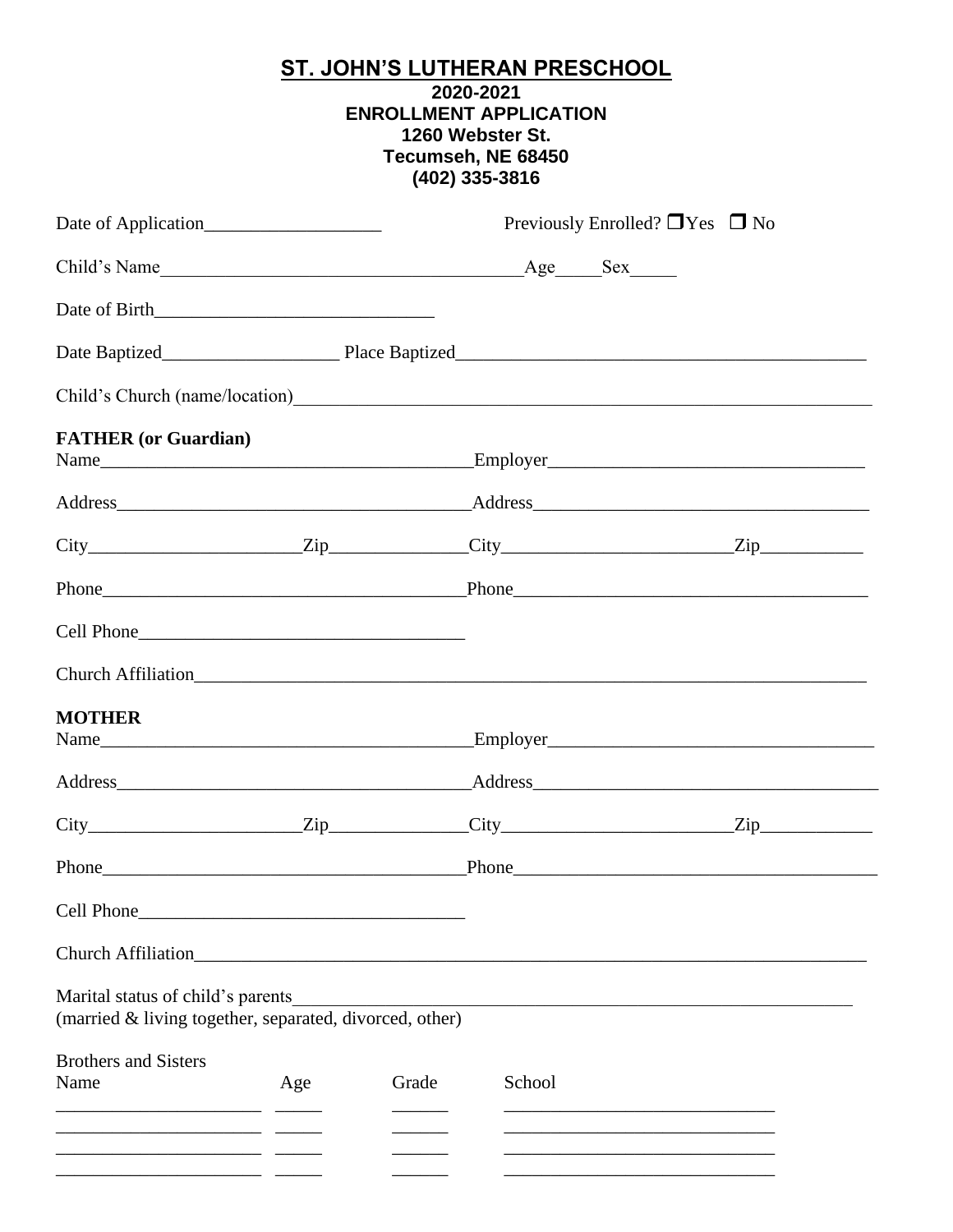**ST JOHN'S LUTHERAN PRESCHOOL** admits students of any race, color, national or ethnic origin to all the rights, privileges, programs, activities generally accorded or made available to students at the school. It does not discriminate on the basis of race, color, national or ethnic origin in administration of its educational policies, admissions policies, scholarship and loan programs, and athletic and other school-administered programs.

#### **For the 2020-2021 school year, children must be 3 years old by August 1 st and fully potty trained. Your child MUST BE ABLE to take care of his/her bathroom needs.**

### **The following order has been adopted for admission into St. John's Lutheran Preschool:**

- **1. children previously in the program**
- **2. children of St. John's Lutheran Church**
- **3. children on the waiting list**

Registration for the coming term begins in March. Children previously enrolled and children of St. John's have priority until May 1<sup>st</sup> of the current year to enroll. After that date, admission is equally open to all that apply until July  $1<sup>st</sup>$  or until sessions are filled.

### **BASED ON YOUR CHILD'S AGE PLEASE CHECK THE APPROPRIATE SESSION. All sessions are limited to 12 children. If the sessions are full, your child will be put on a waiting list.**

| <b>Session</b>                   | Time                | <b>Age Requirement</b>  |
|----------------------------------|---------------------|-------------------------|
| $\Box$ Monday-Friday             | $8:30 - 11:30$ a.m. | must be 5 by August 1st |
| $\Box$ Monday, Wednesday, Friday | $8:30 - 11:30$ a.m. | must be 4 by August 1st |
| $\Box$ Tuesday & Thursday        | $8:30 - 11:30$ a.m. | must be 3 by August 1st |

### **An ANNUAL \$30.00 registration and materials fee (non-refundable) is due upon notification of your child's enrollment. If your child enrolls in January, the registration and materials fee is \$15.00.**

**Tuition is due on the 5th of each month, if the tuition is not paid by the 15th a reminder will be sent, but if it is not paid by the 30th of the month your child can no longer attend preschool until tuition is paid up to date.**

### **\*\* Your child is asked to bring a backpack.\*\***

**Person(s) to whom the child may be released by the Preschool (If no one, please write "none")**

| Name                   |                                                       |       |
|------------------------|-------------------------------------------------------|-------|
| Address                | <u> 1980 - Jan Stein Berlin, Amerikaansk kanton (</u> |       |
| City                   | Phone                                                 | Phone |
| Relationship to child_ |                                                       |       |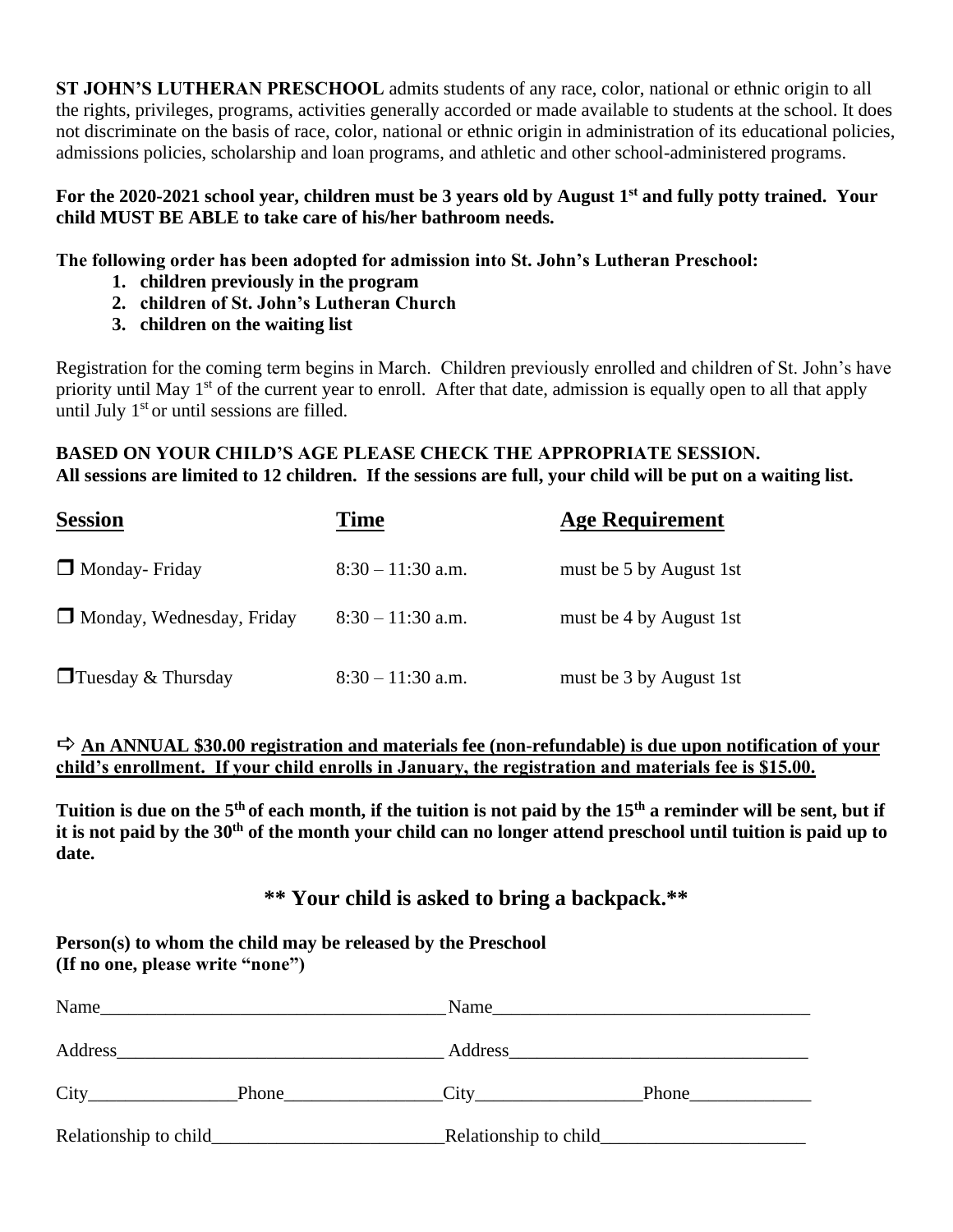### **Person(s) who will take responsibility for the child in case of an emergency when the parent (or guardian) cannot be reached: (at least one name MUST be given)**

|                                                                                     |                  | Address Address Address Address Address Address Address Address Address Address Address Address Address Address Address Address Address Address Address Address Address Address Address Address Address Address Address Addres |
|-------------------------------------------------------------------------------------|------------------|--------------------------------------------------------------------------------------------------------------------------------------------------------------------------------------------------------------------------------|
|                                                                                     |                  |                                                                                                                                                                                                                                |
|                                                                                     |                  |                                                                                                                                                                                                                                |
| <b>Consent to contact Physician in emergency</b>                                    |                  |                                                                                                                                                                                                                                |
| In the event I cannot be reached to make arrangements, I hereby give my consent to: |                  |                                                                                                                                                                                                                                |
| <b>Contact Person or Relative</b>                                                   | Address          | Phone                                                                                                                                                                                                                          |
| The above person has my permission to contact:                                      |                  |                                                                                                                                                                                                                                |
| Doctor's Name                                                                       | Doctor's Phone # | City                                                                                                                                                                                                                           |
| And if necessary, take my child to the following clinic or hospital                 |                  |                                                                                                                                                                                                                                |
| Name                                                                                | City             | Phone #                                                                                                                                                                                                                        |
| Name                                                                                | City             | Phone #                                                                                                                                                                                                                        |
|                                                                                     |                  |                                                                                                                                                                                                                                |
| <b>Signature of Parent</b>                                                          |                  | <b>Date</b>                                                                                                                                                                                                                    |